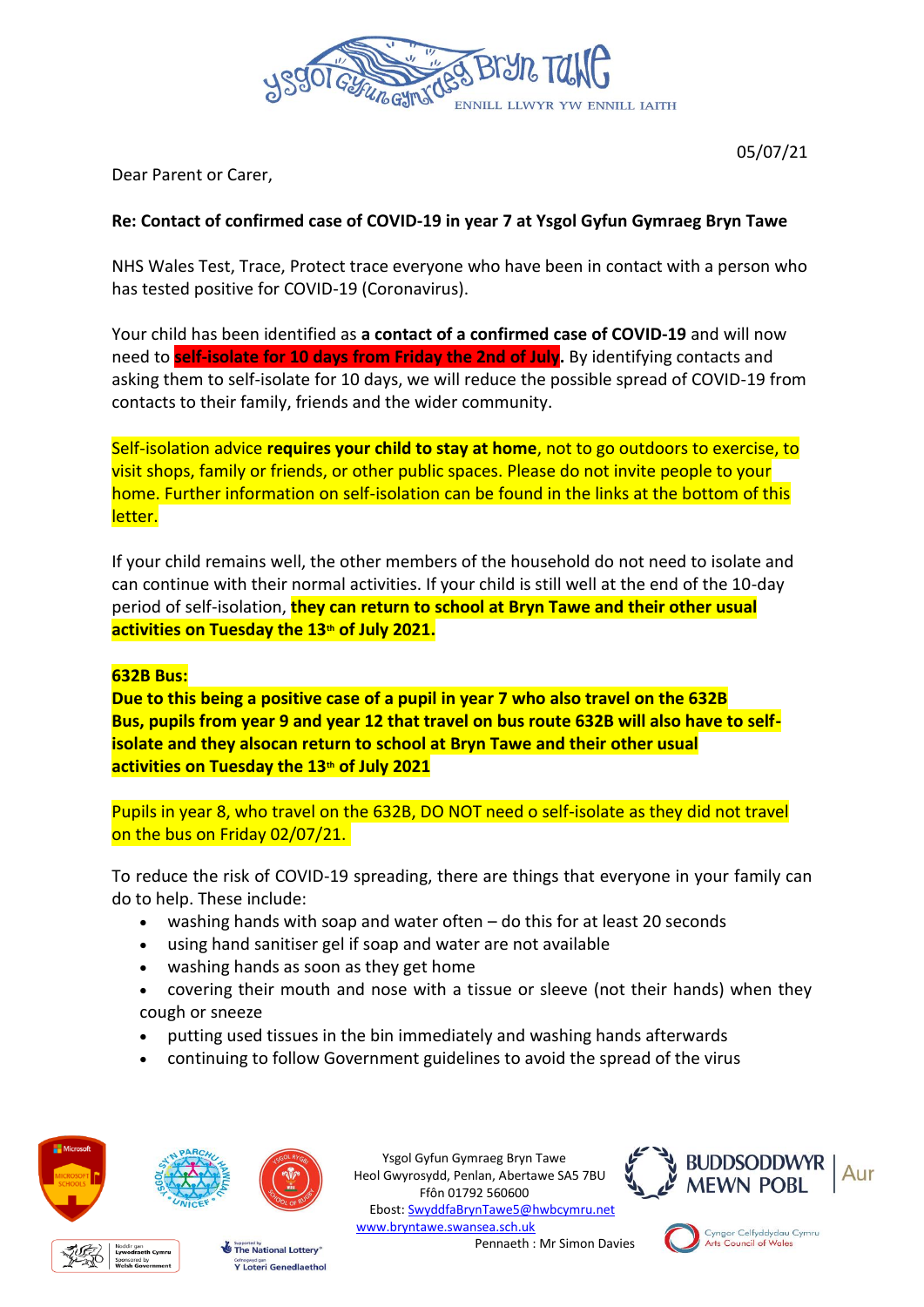

### Please be **alert for symptoms of COVID-19 in your child,** which are:

- A new or continuous cough
- A high temperature (37.8°C or over)
- A loss of or change to sense of smell or taste

# **If your child develops ANY of these symptoms, even if they are mild:**

- Book a PCR test for them by phoning 01639 862757 or 119 or through the online portal: <https://www.nhs.uk/ask-for-a-coronavirus-test>
- Inform us at Bryn Tawe that they are unwell with COVID-19 symptoms and that you have requested a test
- Your child should remain in self-isolation
- All other household members should isolate (until further direction is received pending the test result)
- Do not visit a GP surgery, pharmacy or hospital but if you require medical advice please contact NHS 111 or telephone your GP. If there is a medical emergency phone 999
- If you require medical advice for COVID-19 symptoms or another reason, please inform the healthcare worker that your child is a contact of a case of COVID-19 and in self-isolation
- Please follow the advice provided when your child receives their test result

# **If your child does not have symptoms:**

If your child has not tested positive in the last 90 days and has been identified as a contact of a positive case, they are advised to take two PCR tests. You can arrange this by phoning 01639 862757. The PCR tests should be carried out on day 1 of their isolation (or as near to the start of isolation as possible) and also 2 days before the end of self-isolation (day 8). This is because symptoms may still develop within this time period and it is still possible to infect other people with the virus.

If the test is positive you will be contacted by TTP again to make sure your child and household have support to self-isolate.

**The 10-day period of self-isolation cannot be reduced by having a test. If your child has a test and it is negative, they must continue to self-isolate until the end of their isolation period as a contact of a confirmed case.**

Further formation on Test, Trace, Protect can be found here [https://gov.wales/test-trace](https://gov.wales/test-trace-protect-coronavirus)[protect-coronavirus](https://gov.wales/test-trace-protect-coronavirus)

Further information on symptoms and self-isolation can be found here <https://gov.wales/symptoms-and-self-isolation-contact-tracing> For general information on COVID-19 [https://gov.wales/protect-yourself-others](https://gov.wales/protect-yourself-others-coronavirus)[coronavirus](https://gov.wales/protect-yourself-others-coronavirus) 



Ysgol Gyfun Gymraeg Bryn Tawe Heol Gwyrosydd, Penlan, Abertawe SA5 7BU Ffôn 01792 560600 Ebost: [SwyddfaBrynTawe5@hwbcymru.net](mailto:SwyddfaBrynTawe5@hwbcymru.net) [www.bryntawe.swansea.sch.uk](http://www.bryntawe.swansea.sch.uk/) Pennaeth : Mr Simon Davies



Cyngor Celfyddydau Cymru<br>Arts Council of Wales